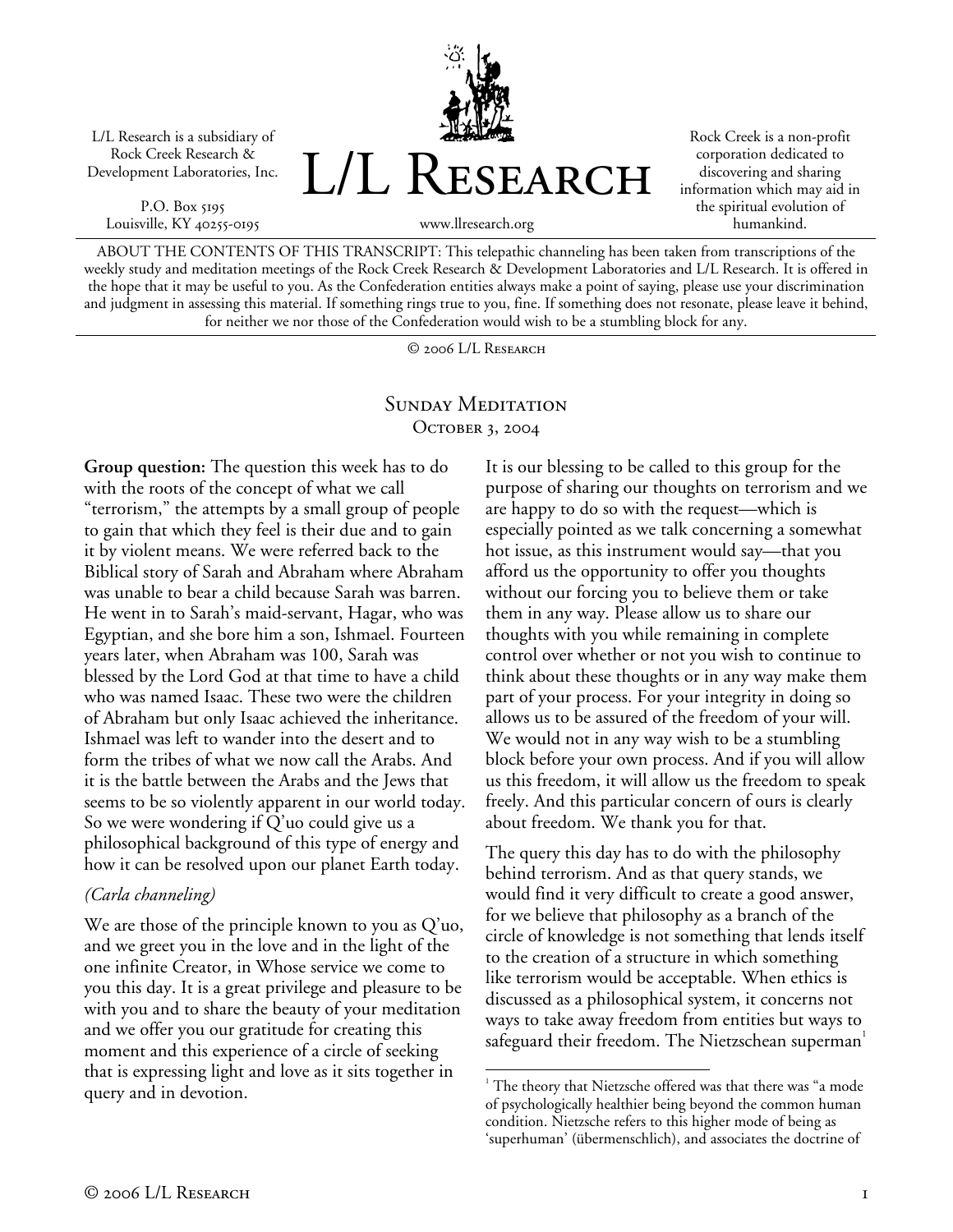is perhaps the closest that respectable, shall we say, philosophy comes to offering a structure which justifies terrorism and its justification can be roughly shortened to the phrase that "might makes right." We would not wish to defend this philosophy in a group of ethical panelists; we would find it heavy going, indeed.

The aura of philosophy, therefore, cannot be said to lie over, or lend respectability to, terrorism and its sister acts, war and violence. The shorthand version of the most appropriate philosophical structure for terrorism is, "the squeaky wheel gets the grease." And this is, rather than proper philosophy, simply an explanation of why entities—whether they be individual or of a group nature—resort to and use the techniques of terror.

The Creator is not an organic entity, as far as we know. It does not have members, a mind, emotions or any of the other attributes of third-density humankind. Nor does it have the attributes of fourth-density humankind, or fifth-density, or sixthdensity. The Creator, as we understand the one infinite Creator, is beyond all attempts to describe, limit or otherwise distinguish the Creator from some other entity. The Creator is in fact all that there is, seen and unseen, known and unknown, possible and impossible. The Creator is all states of mind, all ways of thinking, and is not exhausted by any such lists of attributes or descriptions. The attempt to get one's mind around the concept of the creative principle is always, in the end, an inutile attempt. It will not be useful.

On the other hand, attempting to delineate those characteristics of the Creator which entities within a certain density and of a certain culture can understand is very helpful. So we would not ask you to stop attempting to understand the Creator, we ask you only to realize that that which entities such as yourself have written concerning the Creator are words. They are not truths, they are words written down by entities attempting to understand that which cannot be understood.

eternal recurrence—a doctrine for only the healthiest who can love life in its entirety—with this spiritual standpoint, in relation to which all-too-often downhearted, all-toocommonly-human attitudes stand as a mere bridge to be crossed and overcome." (From http://plato.stanford.edu/entries/nietzsche/.)

The query that you asked brought in the concept of a certain creative entity by the name of Yahweh, or Jehovah, whose orders, presumably, brought about the warlike actions of the one known as Joshua and all of those who did battle in order to achieve territory in the story which unfolds in the books of Moses within your Old Testament of the Holy Bible, so-called, within your literature. There have been unending numbers of attempts to understand the mind of this Old Testament figure, Yahweh, and this is why we began with the assertion that there is no figure known to literature which captures the essence of the creative principle. Certainly the one known as Yahweh falls far short of expressing what we understand to be some of the more obvious characteristics of the creative principle, those being its universality and its unity. How could a creative principle set one entity over another when, to the Creator, all things are one, all beings are children of the same parent, brothers and sister of one deity, one Creator?

However, the one known as Yahweh was a powerful force in acting through entities such as Moses, Joshua, and Abraham.

In the history of your people—not simply the religious history of your people but the political, economic and social history of your people—the story concerning Isaac and Ishmael is a story steeped in birth rights. And this is an interesting characteristic of the system used by the one known as Yahweh. We may describe Yahweh as an Earth guardian which entered into a plan to be of service to others without thinking through the ramifications of such a plan. When it chose to do work to create a new and better version of the Egyptian stock that was the genetic base of that region at that time, it chose one of two types of genetic beings that differed somewhat in their genetic heritage because of there being other genetic applications by other extraterrestrial entities in their past. They chose the entities that had the seemingly more appropriate basic characteristics of intelligence, culture and so forth. They separated out one group from another in a way which the creative principle would never have done, and created, therefore, a sub-race which these guardian entities considered new and better and therefore worthy of having the elbow room in which to bring forth the improvements in mind, body and spirit that those known as Yahweh felt were possible for such an assisted group.

 $\overline{a}$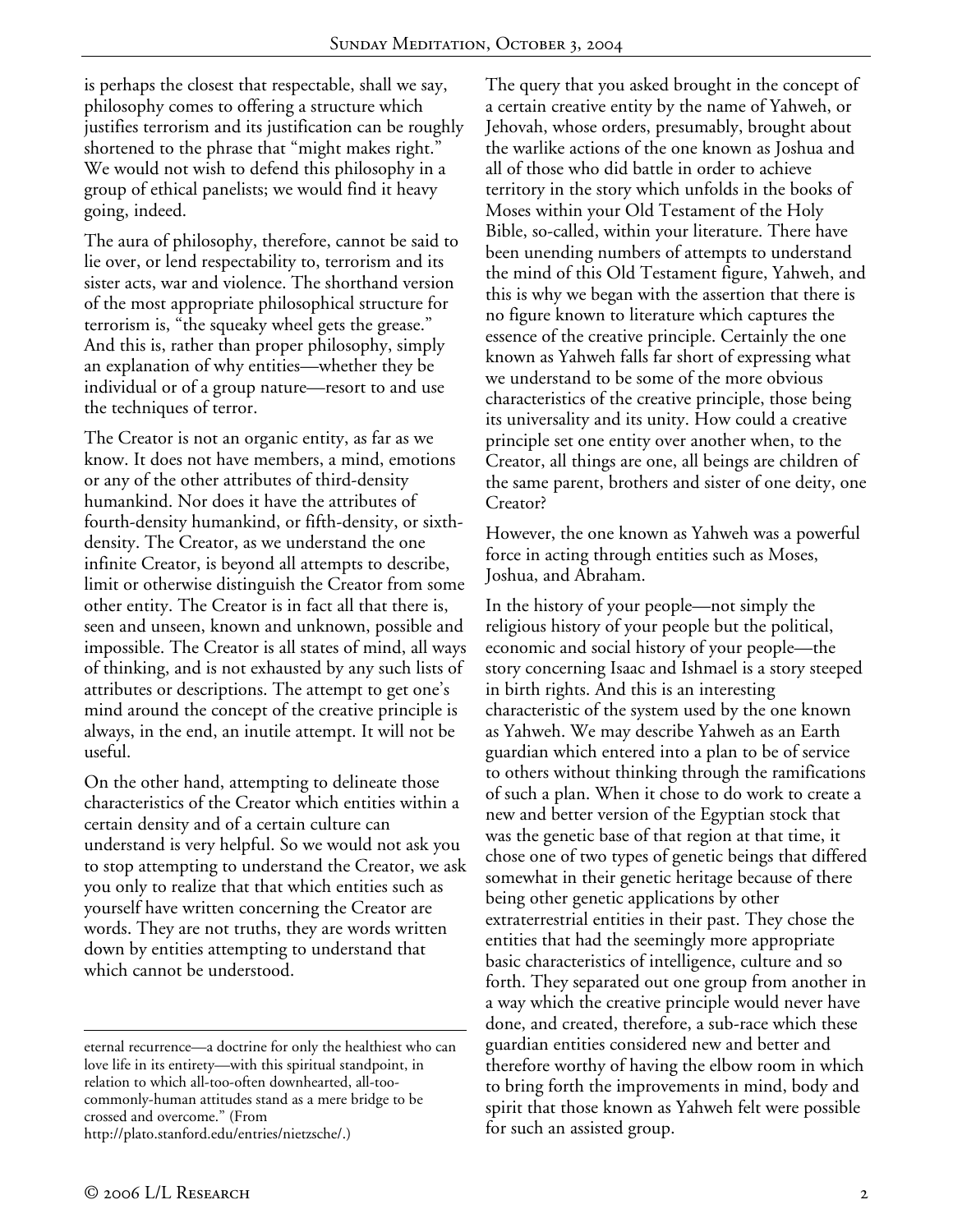Why it did not occur to these guardian entities that this would involve war-like actions such as the slaughter of many innocents, we cannot say. However it was so that your history and the psychic energies of these groups of peoples were altered forever by this interference. It created what is patently an unfair situation. And certainly, the sons and daughters of Isaac and Ishmael grieve as one people for this interference and for the many ramifications that it had.

When any situation enters the stream of history it also enters the stream of mythology. And through the passage of time and events, the history of the Israelites and the Ishmaelites has become very fuzzy and much, if not all, of the story as it happened in history has been lost. And what has remained are stories that catch the emotion, the energy, and the main points of the history, so that while you may attempt to trace the children of Ishmael and the tribes of Ishmael and so forth, such attempts will always be trammeled by the inevitable tendency of those who come after and who are in power to look at a situation which has gone before in a way that places events in the best possible light for those who have the laurels of winning upon their heads and are thus able to tell the story with the loudest voice. This telling of the story with the loudest voice is something that occurs at all times, in all phases of history and certainly within your cultures of this day. Yet, in looking at the history of warfare and terrorism, it may be seen that, generally, the issues have to do with groups of people who feel that it is their birthright to have certain perquisites $2$  and rights. That feeling of entitlement is at the heart of violence, war and terrorism.

In terms of the creative principle, all lands are one, all people are one. The design of your particular third-density world was a design in which each of your genetic races was expected to express themselves dominantly for a certain period of time. It was never intended that one race dominate your planet for an extended period of time such as your white race has in many cases done. The energies of each race had a certain way of opening the heart and the quite variant ways of looking at the creative principle were expected to float and flow from one dominant culture to the next, to the next, in a rhythmic and natural manner. It was hoped at this point in your

development as a global group that there would be at this time among all of your cultures a tendency towards the feminine principle as the creative principle or the deity. For, in terms of the birthing of the fourth density of your planet, it is this creative, feminine energy that holds the light of service to others in the appropriate manner for assisting the one this instrument calls Gaia and many call the Earth or Terra in her very feminine and very profound labor. This has not occurred.

The energy placed by the group known as Yahweh into the entities which had come upon your sphere from the planet known as Mars created a stopping point, as if someone had put up a roadblock upon the energetic levels of the planet which held in place that energy which claims to be monotheistic, claiming to be one God; and yet which, by its very definition, can not be monotheistic in that it states it is a God of one nation. If there is a God of one nation and not of another, then, quite obviously, it is part of a multi-theistic system, or a system of more than one God.

And indeed, at the time of the [one] known as Moses, the world was poised upon the point of a pin, as it were, in attempting to move into true monotheism. Think of it, if you will, for we often have, as one of the members of our principle is the group of Ra which attempted to speak to the princes of Egypt in those times concerning the true creative principle which is One. The one known as Moses was well aware of this true monotheism and indeed, in his heart, was, shall we say, devoted to and trained up within this system. However, this entity and all of the entities involved in these times was a human being who was steeped in the culture of many gods and found it impossible to hold to a pure belief in one God in the attempt to be a leader of his people. Leader after leader among your peoples has faced this challenge. How does an entity who leads one group, and is responsible to and for one group, act in such a way that the group will feel that its rights are being preserved and those things to which it is entitled will be protected while simultaneously defending and maintaining the rights and the entitlements of all other groups? It is a tremendously subtle thing to attempt to unravel a specific situation in such a way that both of these values are maintained.

 $\overline{a}$ 

 $2$  perquisits: something claimed as an exclusive right.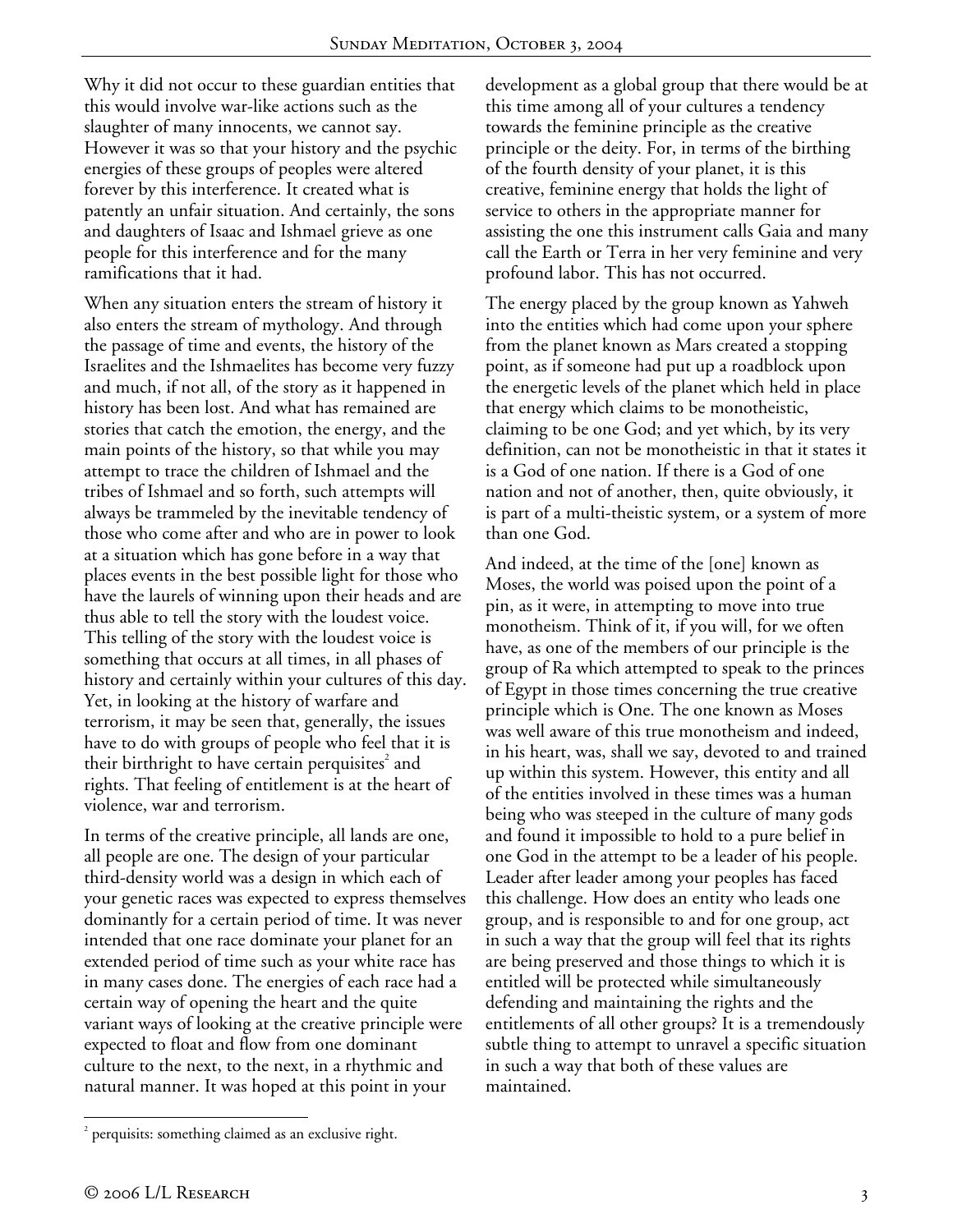We would bring to your attention the one known as Mahatma Gandhi. We have spoken before of this entity. This was an entity who was very clever in ways which are, for the most part, reserved for those of service to self in their philosophy. Yet, this entity's vision was powerful in its unity and it refused to allow any thinking which closed the heart against any, even those which this entity perceived, with some justification, as suborning and limiting the rights of his own people. In all of Gandhi's dealings with the government of those who were British and who held the reins of rulership of his nation at that time, this entity refrained from, at any time, closing the heart against or lifting a weapon towards those entities which would be considered the enemy, that is the British. Using homely and easily understood physical metaphors, such as spinning the thread, this entity was able to put before his group the image of self-worth and independence. How can an entity see self-worth and independence in making thread out of cotton? Yet, the Indian people received the lesson that the one known as Gandhi offered.

In many, many ways, this entity made life very difficult for those of the British rulership of his nation. Yet, never was this entity less than cordial and civil. He could not have succeeded nor could his ideas have taken hold were he not coming from a place of genuine love. If he had hated his enemy, no matter had he done exactly the same things in his political posturing, he would not have succeeded. His integrity and purity of motive were such that those of India and those of Britain alike were able to see it, feel it, and in the end, respect it and respond to it. His working to aid his people, therefore, never took on the shades of violence or terrorism but retained the goodly hue of faith, love and hope.

When you see small groups or large unable to resist the techniques of terrorism, we would ask you to see groups which have become entangled with issues of entitlement and justice. In each situation, there is a path to peace. This path begins in the heart. It calls for men who are both clever and compassionate. It calls for those who are able to understand the techniques for service to self but whose purity of focus and whose open hearts are such as to avail them of the techniques of unconditional love. There is no justification for violence and yet it lies within the human heart to defend the group against those who are not a part of the group. This is part of the instinct with which each human being comes into

incarnation. It is part of the heritage of the physical vehicle of the great ape of which you are a recent descendant. If you examine the customs of these great apes, as the one known as Desmond Morris has done, it becomes very clear, very quickly, that violence is something with which each human being must deal, not as a faraway thing, but as an intimate friend, as a part of the household of personality. One of the boarders of each of your bodies is violence.

The one known as G was saying that he did not believe he would be able to pull the trigger against another human being. This is a laudable and a noble sentiment. Yet is spoken by one who has never been in the position of defending those he loves from someone who would surely do them harm. The instinct of one who is being threatened is indeed to pull the trigger. When dealing with groups, that group instinct remains as lethal as that. No matter how many layers of civility and diplomacy are offered, beneath each situation and its endless rationales on both sides there lies a situation in which two groups—which are in truth, one—have accepted a model in which one group is over against another. Once this basic and existent situation is accepted, there can always be a rationale which leads to violence, whether it is violence offered by those who have the approval of other nations as belonging to a rightful group of nations or whether it does not have such approval and is therefore, without any choice for itself, considered an outlaw. When an outlaw attempts to achieve entitlement, it is considered terrorism. That is the only difference between terrorism and war. It is an artificial distinction based upon the underlying artificial distinction of groups defining themselves as separate.

Perhaps you have noticed in working with other entities that there is a tendency for entities to divide endlessly into groups and sub-groups and sub-subgroups. There is a delight in finding a way in which one group has done the right thing and another group has been less successful. The feeling of being better than, stronger than, or more justified than another group is a feeling which is endlessly sought because it feels good. It feels good to belong. It feels good to be part of a virtuous, morally upright group. And so the posturing is endless, the facts and stories are told again and again and, in each telling, there is the twist put upon the tale to show the rightness of those who have been ascendant and the poverty of rightness in those who have been the losers. In our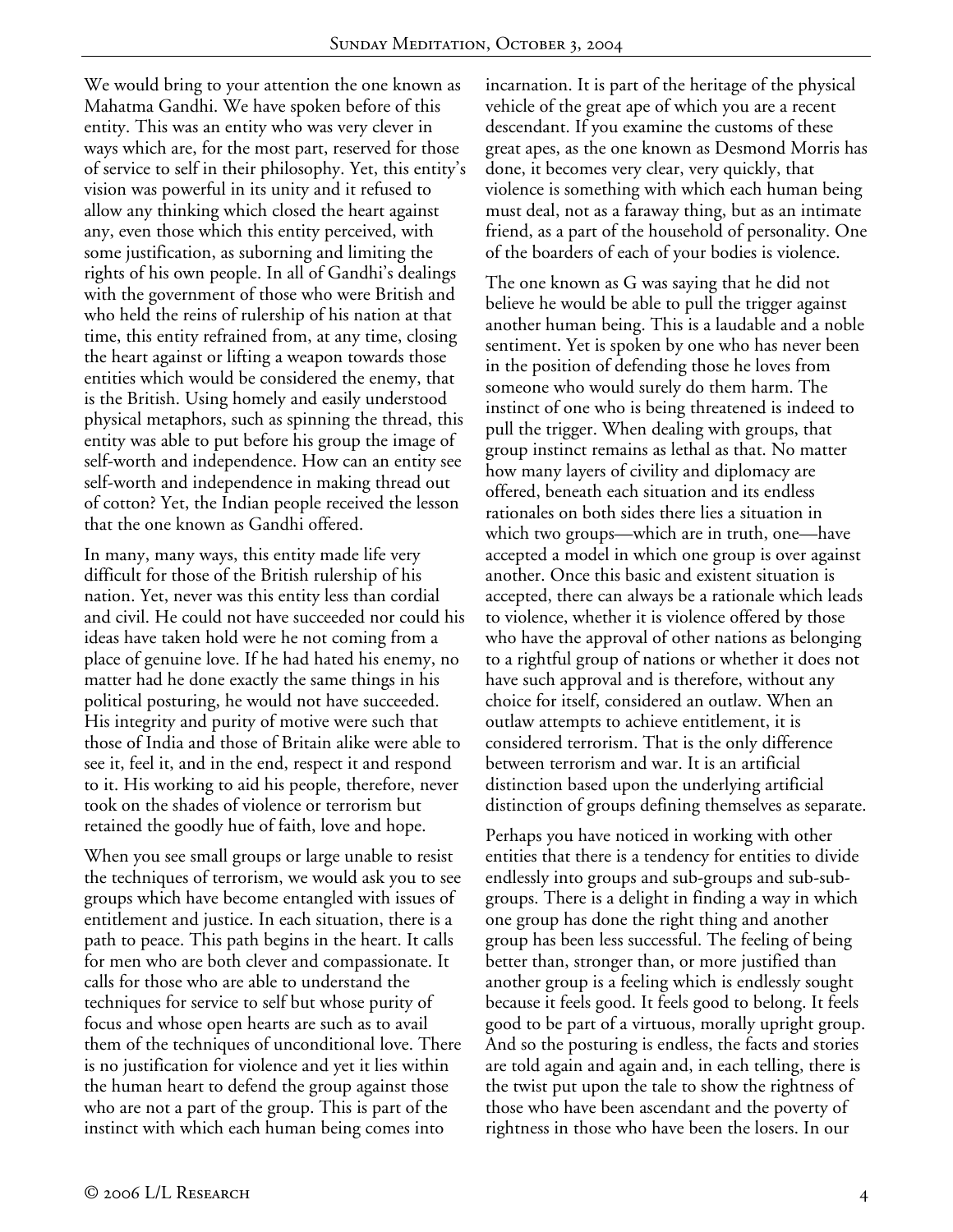opinion, each story is distorted, each entitlement is questionable, and each rightful group is, at base, artificial and unhelpful. Yet, the whole object of third density is to face the individual entity, and the resultant groups that form from such individuals, with situation after situation which is enough of a puzzle to be worth the solving. And that solving gives each entity the opportunity to grow in terms of spiritual, mental, emotional and physical evolution.

So what we would leave you with in thinking about terrorism is how you, as an individual, can cease using the techniques of terror and war in how you work with yourself, in how you work with the most intimate of those about you: your spouses, your children, your parents, and your family; in how you work with those very intimate groups of employment, mutually shared goals of all kinds, in groups that come together to serve. How can you keep your heart open and stay devoted to the one infinite Creator? There will be many arguments that pull you endlessly off your center of gravity. And you will be off balance and out of your comfort zone again and again, for these are deeply profound difficulties your world faces at this time. Those who, as the one known as J mentioned, blew up Mars, are attempting now to blow up your Earth. They almost succeeded as a group in that land you know of as Atlantis. And energies mass once again for the attempt to achieve an Armageddon. It is an energy that is deeply entrenched in the genetic memory of this racial group which we would call the white race. Yet, because of the way that history has become stuck upon this monotheistic Yahweh and its resultant energies …

## *(Side one of tape ends.)*

## *(Carla channeling)*

It is a planetary experience once again.

What shall you do to grow your world into that loving, unified, peaceful world which each of you can envision? May we say that it begins with you, this day and this moment, not in a large way but in the most small way. What are your thoughts as you approach your next decision? Is there a desire to defend? Is there a desire to protect? Examine these desires. Is there the desire to embrace and to bring into One? Examine that desire. Examine your thoughts carefully to sift out those energies which have in them a lack of that focus and resonance which you can associate with the open heart.

We ask you as well to be clever, to work with the limitations and distortions of the culture about you rather than attempting to leave them behind. Attempt to work within them so that the very things that are designed to be limiting become those things that are freeing. This is the work of an immense amount of subtlety and cleverness and yet each of you has a good mind, a good power of reasoning and imagination, and a gift of creativity. We suggest that you add to those things humor, patience and an endless supply of thankfulness. How can you be joyful and peaceful within if your life is not grounded in the thankfulness that you are here, that you have this impossible task in front of you, and the time to address the purposes for which you entered incarnation? Keep that ground of thankfulness and that awareness of the self as just the beginning that opens to you the Creator that you are and see every door that is shut as a temporary thing, lifting away from anger, disappointment and hostility to embrace hope, faith and love.

This instrument informs us that we must move on and we would open the questioning now to specific queries that you may have at this time. Who would wish to ask a question at this time?

**G:** Q'uo, Iin the *Law of One* series, the questioner asked about which of the two paths was more positively polarizing, one path where you defend a positive entity from negative suppression or the second path where you allow the suppression by the negatively-oriented entities. Ra answered by using the example of Jesus' lack of desire to be defended as if that was the higher understanding or the higher way. Could you expand on why allowing suppression by the negatively-oriented entity seems or is the more polarizing of the two?

We are those of  $Q'$ uo, and are aware of your query, my brother. This question offers a chance to look at polarity in this particular sense of not defending the self, in that the one known as Jesus chose not to defend itself and was therefore given a quite ignominious death, a death reserved for those enemies of the state that were the worst. In doing so, this entity expressed the highest degree of a lack of defense of the self. The polarity involved in that choice was that which is gained by working against the whole impulse to defend the self. Laying down all choice of defending the self, therefore, expressed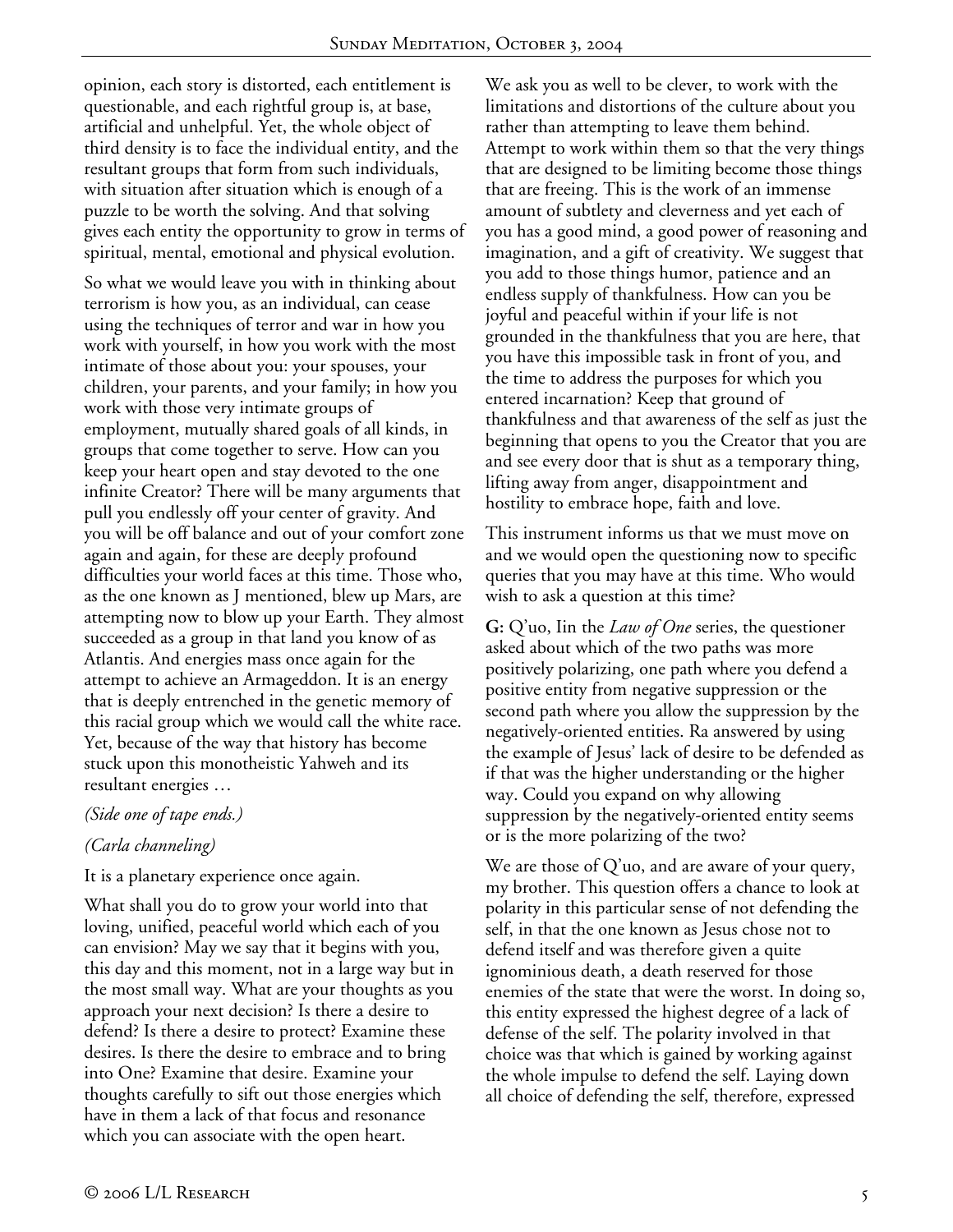the one known as Jesus' absolute faith in the goodness of all entities, including his enemies.

Personally speaking, it was very successful in establishing [its own] polarity. If this entity had been more subtle and clever, it might have found ways to stay alive while expressing unconditional love and therefore gained for itself the opportunity to interact further through time as the agent of the creative principle. And, therefore, it can be seen that a choice which gains greatly in personal polarity may yet create a situation in which the gain in the polarity of the group was potentially less. It is difficult to grade, shall we say, the acts which a person may do or the thinking behind them and how that was. The best that this entity was able to achieve in its incarnation, at its time of choice, was the choice that it made.

May we answer you further?

**G:** I'll take a stab at it, Q'uo. Jesus was a martyr. He expressed to the fullest extent the fourth chakra, the open heart. Had he seated his experience in the blue ray and exercised the energies of wisdom, [had he] brought wisdom into his choice-making decisions and expressed that level of understanding, would wisdom then dictate to him, or inform him of, a choice in which he could have defended himself and polarized further?

We are those of Q'uo, and are aware of your query, my brother. Indeed, we were expressing that option as the road that was untraveled, as the one known as Robert Frost has spoken in his poem.<sup>3</sup> There is

<u>.</u> 3 *The Road Not Taken*, by Robert Frost:

Two roads diverged in a yellow wood and sorry I could not travel both And be one traveller, long I stood and looked down one as far as I could to where it bent in the undergrowth; Then took the other, as just as fair, and having perhaps the better claim because it was grassy and wanted wear; though as for that, the passing there had worn them really about the same, And both that morning equally lay in leaves no feet had trodden black. Oh, I kept the first for another day! Yet knowing how way leads on to way, I doubted if I should ever come back. I shall be telling this with a sigh Somewhere ages and ages hence: Two roads diverged in a wood, and I— I took the one less travelled by, and that has made all the difference.

always a road that is untraveled whenever any choice is made. It is unknown because of the passage of time and circumstance whether that option would have achieved for the one known as Jesus a result that would have been more in focus in terms of his vision. For this entity did not see that that road was better. And indeed, when each of you makes a choice, there is always the road that is not taken. That may from time to time come up in the mind, as the one known as V said in speaking of that object of great beauty which she passed up eight years ago. It must recur within the mind when choices have been made. Yet, the glory of such times is that they are times of true choice when that which you decide shall create a change in all that occurs from that point forward.

May we answer you further, my brother?

**G:** A follow up. I have a question about a different situation, involving the idea, the energy, of defense. Every situation is unique and in Jesus' case he had a vision which crystallized in his mind but, in general then, what choice would a blue-ray entity or an indigo-ray entity, in the situation where in order to defend you need to kill another to save your own life, make? Who's to say what choice an entity will make, for each situation is unique, but, in general, would a blue-ray entity see it within his understanding, within his parameters, to kill another to save his own life?

We are those of  $Q'$ uo, and are aware of your query, my brother. We believe you are asking if an entity whose blue-ray energy center is fully opened would be able in good conscience to take a life. And we may say that, in terms of that energy body, it is perfectly possible to do any action if that action is seen by that entity in a clear enough focus. The ability of the mind to create bias in situations is unending. And there are many entities who have gloriously expressed blue ray while killing others. That sense of entitlement is a strong thing. When an entity becomes absolutely convinced of the rightness of the need for violence, it becomes possible to have a fully functioning blue-ray energy, green-ray energy, and all other energies, and at the same time, to kill. This is why spiritual evolution is not a simple thing. For the mind within incarnation is constantly and inevitably blindsided by distortion. Consequently, it is a matter of picking your way, moment by moment, and thought by thought, coming back